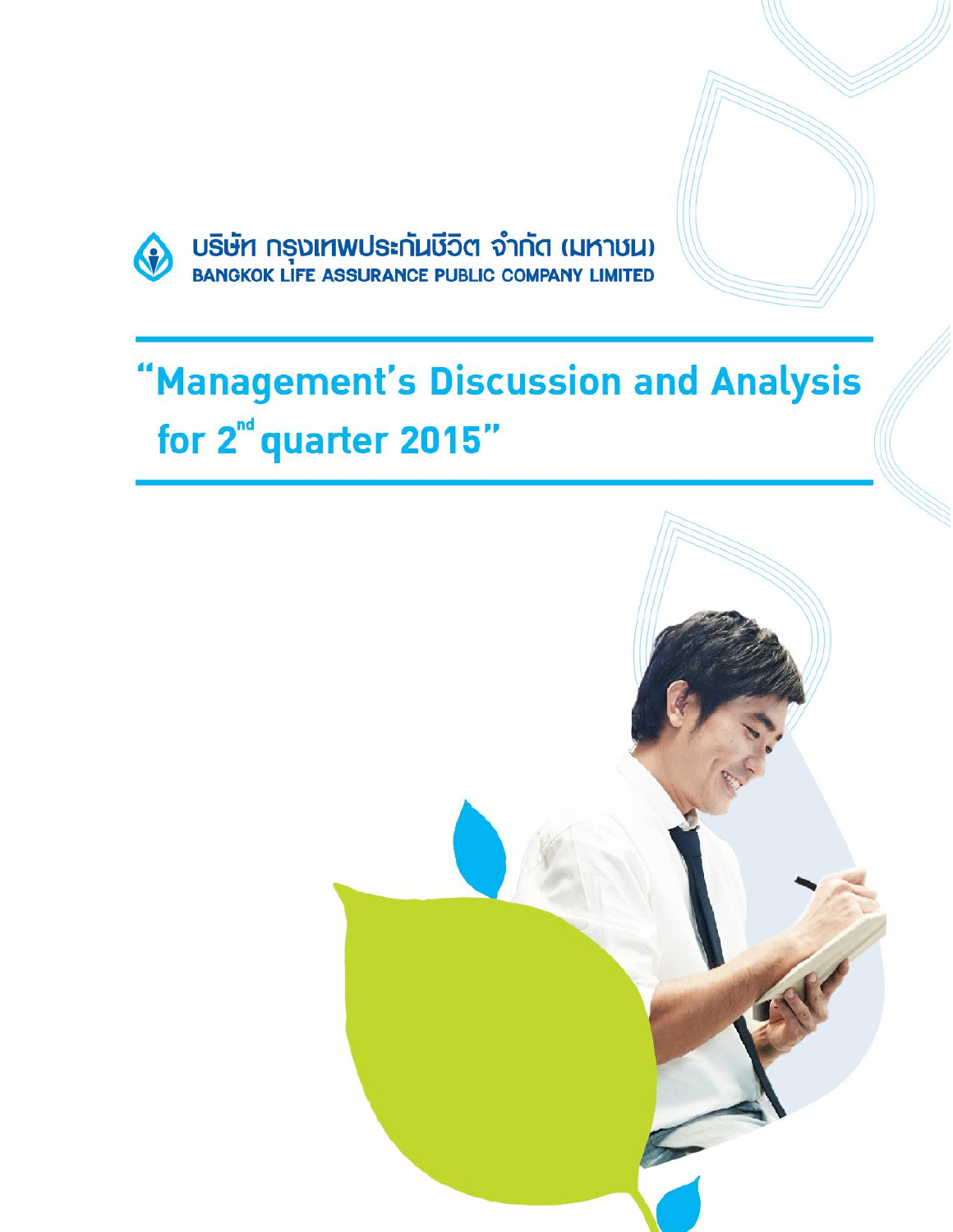#### **Operating Performance**

#### **Table 1**: Operating Result Summary

| <b>Statement of income</b> |         |         | <b>Ouarter</b> |         |          | Year      |         |           |         |        |
|----------------------------|---------|---------|----------------|---------|----------|-----------|---------|-----------|---------|--------|
| <b>Unit: Million</b>       | 2/2015  |         | 2/2014         |         | %QoQ     | 2015      |         | 2014      |         | %YoY   |
| Revenues                   |         |         |                |         |          |           |         |           |         |        |
| Net premiums earned        | 7.252   | 100%    | 9.769          | 100%    | $-26%$   | 22,963    | 100%    | 36,480    | 100%    | $-37%$ |
| Net investment income      | 2,579   | 36%     | 2,483          | 25%     | 4%       | 6,101     | 27%     | 4,505     | 12%     | 35%    |
| Other income               | 16      | $0\%$   | q              | $0\%$   | 88%      | 30        | $0\%$   | 17        | 0%      | 75%    |
| <b>Total revenues</b>      | 9,848   | 136%    | 12,260         | 126%    | $-20%$   | 29,095    | 127%    | 41,003    | 112%    | $-29%$ |
| Expenses                   |         |         |                |         |          | 0         | $0\%$   | 0         | 0%      | $0\%$  |
| Underwriting expenses      | (7,032) | $-97%$  | (11, 596)      | -119%   | $-39%$   | (24.881)  | $-108%$ | (38, 536) | $-106%$ | $-35%$ |
| Operating expenses         | (570)   | -8%     | (501)          | -5%     | 14%      | (1,067)   | -5%     | (997)     | $-3%$   | 7%     |
| <b>Total expenses</b>      | (7,602) | $-105%$ | (12,097)       | $-124%$ | $-37%$   | (25, 948) | $-113%$ | (39, 533) | $-108%$ | $-34%$ |
| <b>Earning before tax</b>  | 2,246   | 31%     | 163            | 2%      | 1275%    | 3.147     | 14%     | 1.470     | 4%      | 114%   |
| Tax                        | (400)   | $-6%$   | 6              | $0\%$   | $-7356%$ | (535)     | $-2%$   | (205)     | $-1\%$  | 161%   |
| <b>NI</b>                  | 1.846   | 25%     | 169            | 2%      | 993%     | 2.612     | 11%     | 1.265     | 3%      | 107%   |

#### Premium Income

In the second quarter of 2015, premium growth had slowed down year over year. First year premiums decreased by 12%, amounting to 1.589 billion baht, while in the second quarter of 2014, the Company received first year premiums of 1.796 billion baht.

The growth rate of renewal year premiums slowed down in the second quarter of 2015 to 28% because there was a product that ended in the second quarter of 2014. Thus, the renewal year premiums decreased.

Net premiums written dropped by 25%. They amounted to 7.252 billion baht. Such decrease was mainly contributed to by lower renewal year premiums.

Bancassurance channel was the Company's main channel in the second quarter of 2015. Its total premiums represented 56% of the total premiums earned from all channels, while that of agent channel was 39%. When compared year over year, such proportion of bancassurance channel premiums decreased. In 2014, the proportions of premiums from bancassurance and agent channels to total premiums were 66% and 31% respectively.

For the first half of 2015, the growth rate of first year premiums decreased by 78%, with first year premiums amounting to 3.697 billion baht, a year-over-year decrease from 16.542 billion baht in the first half of 2014. This was because in the first quarter of 2014, the Company earned a large volume of single premiums from bancassurance channel, while in 2015 the focus was put on long-term protection plans under which the premium payment period lasts for a number of years. As a result, the premiums decreased when compared with 2014.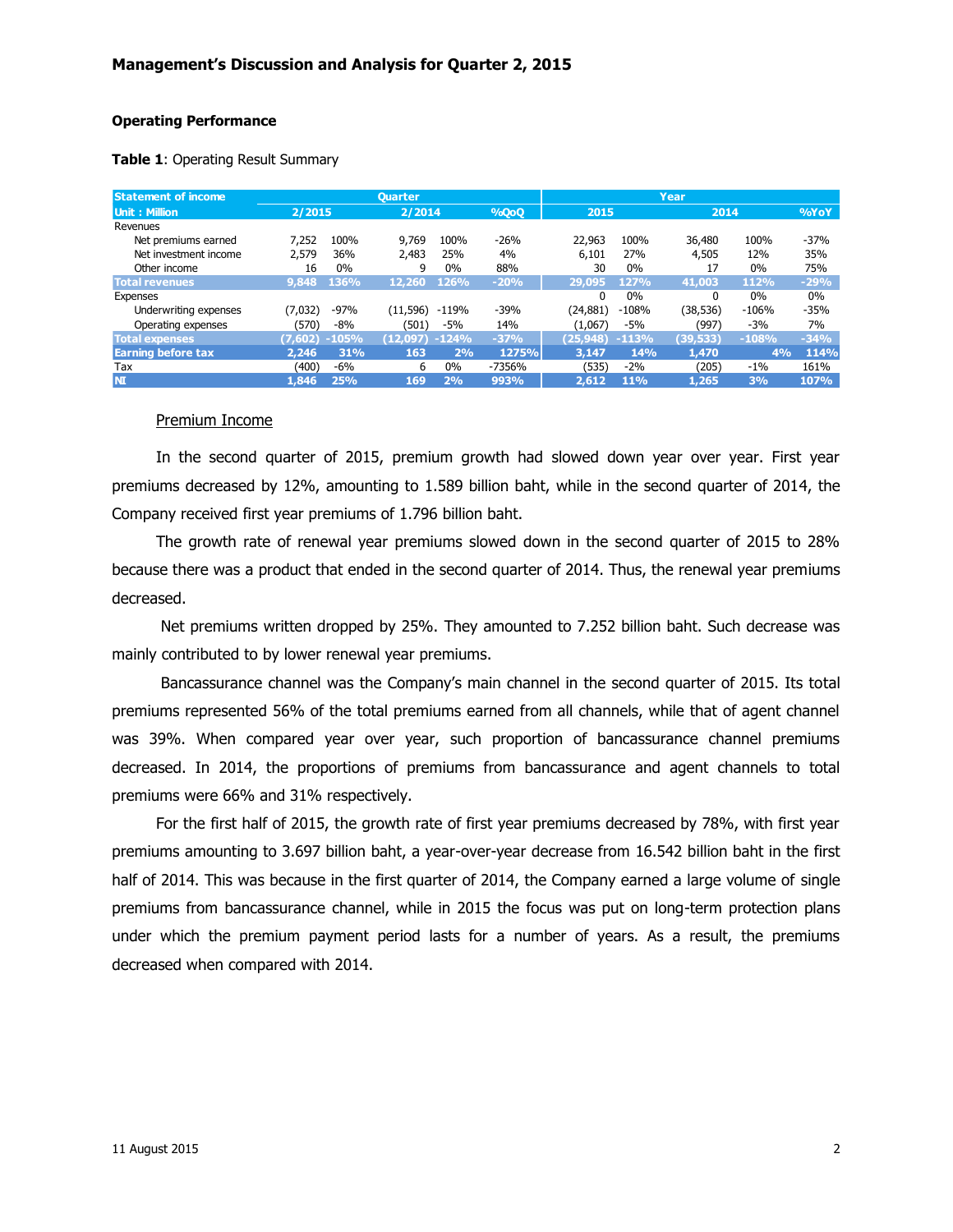Net premiums written for the first half of 2015 were 23.416 billion baht, a 37% decrease. Total premiums from bancassurance channel to total premiums earned from all channels were 70%, while that of agent channel was 26%. When compared year over year, the proportion of bancassurance premiums to total premiums dropped because of a considerably high growth rate of 2014 bancassurance first year premiums. In 2014, the proportion of bancassurance premiums to total premiums from all channels was 80%, while that of agent channel was 18%.

#### **Table 2**: Increase/decrease in first year premium ratio

|                            | 2015    |         |         |          | 2014   |          |        | Increase/decrease ratio |        |  |
|----------------------------|---------|---------|---------|----------|--------|----------|--------|-------------------------|--------|--|
|                            |         | o       | Total   |          | O2     | Total    | n.     |                         | Total  |  |
| Bancassurrance channel     | .,636.6 | 1.231.1 | 2.867.7 | 13,785.1 | .305.0 | 15.090.1 | $-88%$ | -6%                     | $-81%$ |  |
| Agents and brokers channel | 346.1   | 297.7   | 643.8   | 884.6    | 414.6  | 1,299.2  | $-61%$ | -28%                    | $-50%$ |  |
| Other channel              | 125.5   | 60.5    | 185.9   | 76.4     | 76.7   | 153.1    | 64%    | $-21%$                  | 21%    |  |
| <b>Total</b>               | 1.108.1 | L,589.3 | .697.4  | 14,746.0 | .796.3 | 16,542.4 | $-86%$ | $-12%$                  | $-78%$ |  |

#### **Table 3**: Increase/decrease in total premium ratio

|                            | 2015     |         |          |          | 2014    |          |        | <b>Increase/decrease ratio</b> |              |  |
|----------------------------|----------|---------|----------|----------|---------|----------|--------|--------------------------------|--------------|--|
|                            |          | O7      | Total    |          | 02      | Total    |        |                                | <b>Total</b> |  |
| Bancassurrance channel     | 12,276.4 | 4.174.3 | 16,450.8 | 22,852.5 | 6,565.3 | 29,417.8 | $-46%$ | -36%                           | -44%         |  |
| Agents and brokers channel | 3,236.8  | 2.901.9 | 6.138.6  | 3.637.7  | 3.034.2 | 6.671.9  | $-11%$ | $-4%$                          | $-8%$        |  |
| Other channel              | 508.4    | 318.4   | 826.8    | 507.2    | 299.9   | 807.1    | 0%     | 6%                             | 2%           |  |
| <b>Total</b>               | 16.021.6 | 7,394.6 | 23,416.2 | 26,997.3 | 9.899.4 | 36,896.8 | $-41%$ | $-25%$                         | $-37%$       |  |

#### **Table 4** : Premium of each channel to total premium ratio

|                            |      | 2015 |              | 2014 |      |       |  |
|----------------------------|------|------|--------------|------|------|-------|--|
|                            |      | O2   | <b>Total</b> |      |      | Total |  |
| Bancassurrance channel     | 77%  | 56%  | 70%          | 85%  | 66%  | 80%   |  |
| Agents and brokers channel | 20%  | 39%  | 26%          | 13%  | 31%  | 18%   |  |
| Other channel              | 3%   | 4%   | 4%           | 2%   | 3%   | 2%    |  |
| <b>Total</b>               | 100% | 100% | 100%         | 100% | 100% | 100%  |  |

## Investment Income

In the second quarter of 2015, the Company earned net investment income of 2.466 billion baht. Gains on investments were 80 million baht and gains on revaluation 33 million baht, a 4% increase year over year. The increase resulted from a 15% increase in net investment income and a 315% increase in gains on revaluation. Gains on investments dropped by 75%.

Interest income accounted for 92% of net investment income. In the main, interest income came from bonds and debentures in a sum of 313 million baht and higher bank deposit interest rates.

For the first half of 2015, net investment income was 4.978 billion baht. Gains on investments were 1.095 billion baht, and gains on revaluation were 28 million baht, a 35% increase over the previous year. It resulted from a 19% increase in net investment income and a 198% increase in gains on investments. The main reason of the increased investment income was from a 17% increase in investment assets over the same period of 2014. Gains on investments rose considerably due to sell of common stock securities during the beginning of this year.

The rate of return on investment for the first half of the year rose from 5.01% in 2014 to 5.55% in 2015. The comprehensive rate of return on investment, including gain/loss on the fair value of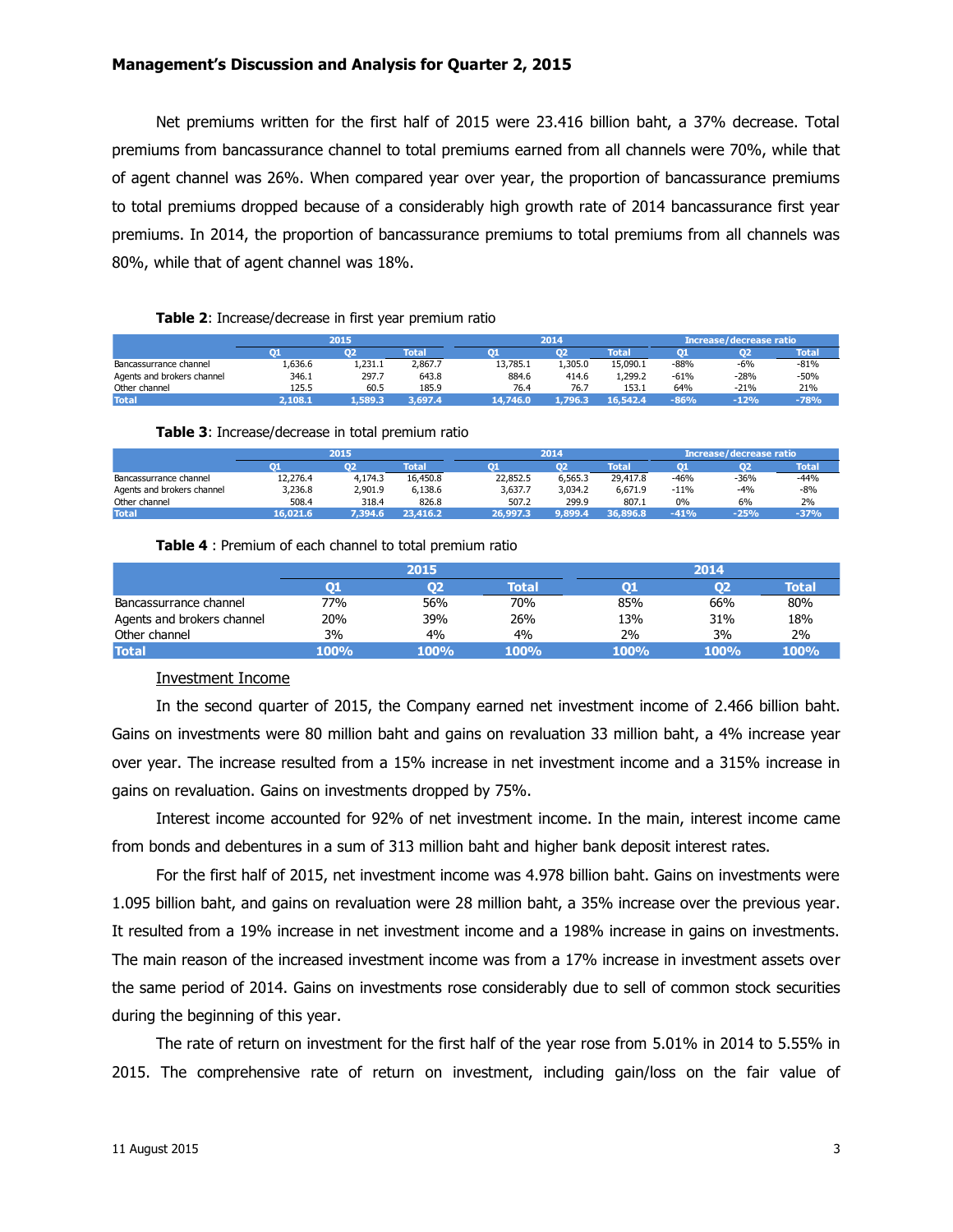investment in available-for-sale securities of which the majority was in equity, was 6.87% and 5.40% in 2014 and 2015 respectively.

# Underwriting Expenses

Underwriting expenses of the second quarter of 2015 decreased from 2014 by 39% or by 4.564 billion baht from 11.596 billion baht in 2014 to 7.032 billion baht in 2015.

- 1. The item "Life policy reserve increase from the previous period" decreased by 64%, mainly because a single-premium whole life product that was popular in the second quarter of 2014 required high reserve levels. On the other hand, during the second quarter of 2015, most of the popular products are of regular premium payment mode. These products' ratios of reserve to premium are lower than those of single-premium whole life plans. Because of the increase in interest rates during the second quarter this year, the value of liabilities calculated under the Gross Premium Valuation GPV $<sup>1</sup>$  method decreased to lower</sup> than the life policy reserve recorded under the Net Premium Valuation:  $NPV^2 + PAD$ reserve<sup>3</sup> method. The Company, therefore, reversed its LAT reserve<sup>4</sup> that was set aside in a sum of 1.319 billion baht. (2014: An additional 1.450 billion baht of LAT reserve was set aside.)
- 2. Benefit payments under life policies and benefit adjustment expenses rose 22%. The increase in benefit payments was mainly contributed to by surrender benefit payments which rose 656 million baht or 91%. On the other hand, maturity benefit decreased by 154 million baht.
- 3. Commissions and brokerage increased by 32 million baht or 5% from 594 million baht in 2014 to 626 million baht in 2015, going in the opposite direction of the decreasing premiums in the same period. This was because the popular plans sold in the second quarter of 2014 were of single premium payment mode which had lower commission rates than those of regular-premium plans which were popular in the second quarter of 2015.

Underwriting expenses of the first half of 2015 decreased by 35% or 13.655 billion baht, from 38.536 billion baht in 2014 to 24.881 billion baht in 2015.

- 1. Life policy reserve decreased by 51% mainly because of the interest rate increase mentioned earlier. As a consequence, the Company did not have to set aside an additional LAT reserve. (2014: An additional 1.850 billion baht of LAT reserve was set aside.)
- 2. Benefit payments under life policies and benefit adjustment expenses increased by 35%. The increase in benefit payments was mainly contributed to by surrender payments which rose 92%.
- 3. Commissions and brokerage decreased by 153 million baht or 9% from 1.62 billion baht in 2014 to 1.467 billion baht in 2015. The decrease was less than the 37% decrease in net premiums. This was because the popular plans sold in the second quarter of 2014 were of

 $\overline{\phantom{a}}$ 

<sup>1</sup> Calculation based on current assumptions

<sup>2</sup> Calculation based on lock-in assumption

<sup>&</sup>lt;sup>3</sup> Provision for Adverse Deviation (PAD) (4% of NPV).

<sup>4</sup> Additional reserve when policy reserve under NPV method lower than GPV method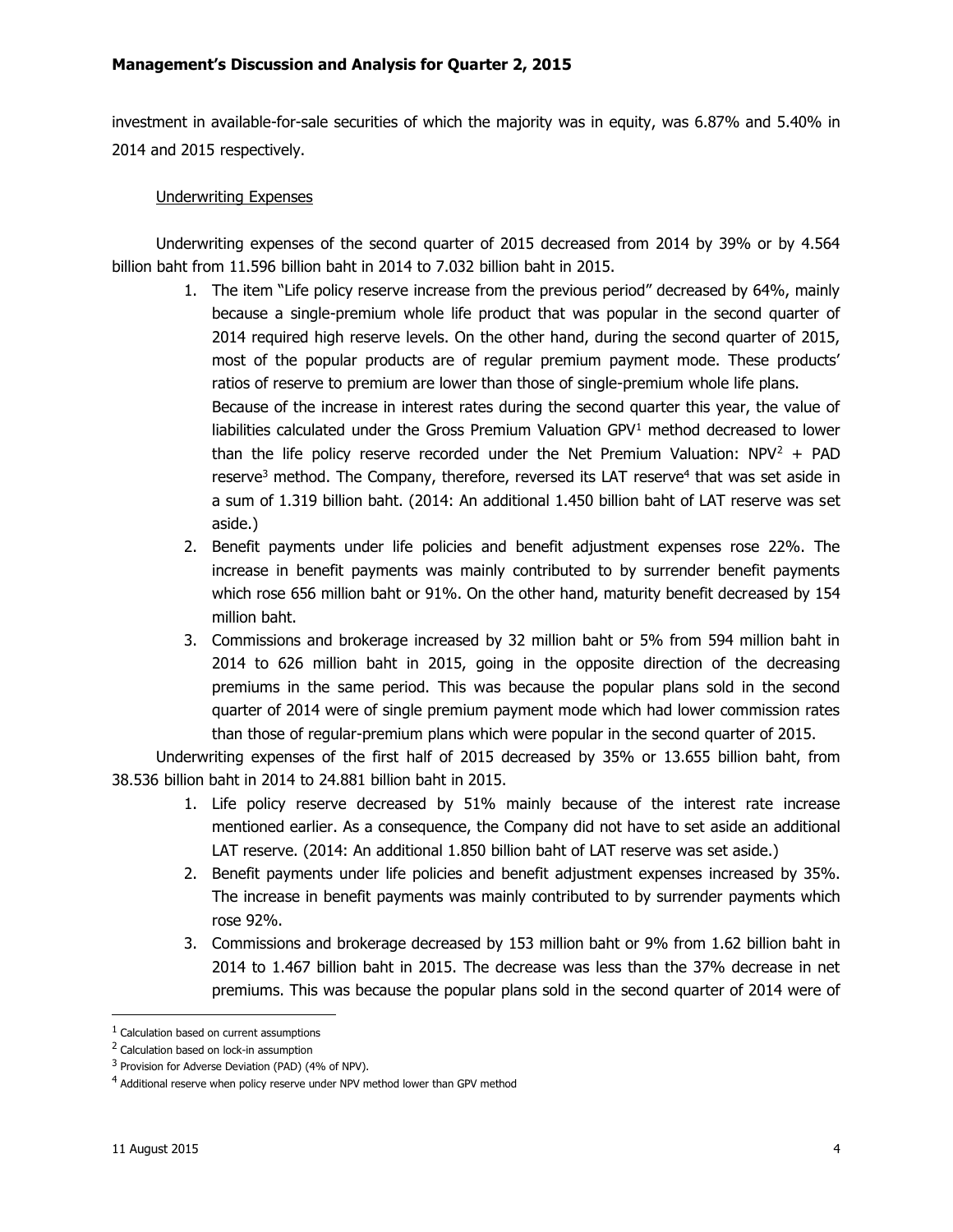single premium payment mode which had lower commission rates than those of regularpremium plans which were popular in the second quarter of 2015.

## Operating Expenses

Operating expenses of the second quarter of 2015 increased by 14% or 69 million baht from 501 million baht in 2014 to 570 million baht in 2015.

A major increase in operating expenses was due to a 52% increase in marketing expenses. The expenses were incurred to enhance "Bangkok Life" brand awareness as well as to promote financial planning through various media channels. The Company also promoted its new products i.e. "Whole Life Senior", "Health Plus", and "Super Senior" which involved presenters in boosting awareness of the products.

The Company has also developed human resources in support of its business expansion and competitiveness enhancement which led to a 10% increase in employee expenses. Investment tax increased by 20%, in line with a greater return on investment.

Operating expenses for the first half of 2015 increased by 7% or 70 million baht from 997 million baht in 2014 to 1.067 billion baht in 2015. The major increase was in marketing expenses as mentioned earlier. The operating expense items which decreased were contributions to the Office of Insurance Commission and the Life Insurance Fund. They decreased by 35 million baht or 34%, in line with the decreasing premiums written.

#### Profit for the Period for Separate Financial Statement

The Company profit for the second quarter of 2015 was 1.846 billion baht. It increased from 169 million baht in the second quarter of 2014 by 1.677 billion baht or 993% as the life policy reserve decreased by 64%. The increase in interest rates in 2015 reduced the Company's reserve burden, while in 2014 the Company's reserve increased as it was impacted by the decrease in interest rates. However, if the effect of the reserve that was released is excluded, the Company will have its profit for the period (net amount after tax) in a sum of 790 million baht, a 41% decrease from 2014 as a result of its decreasing premiums written for the current period.

The Company profit for the first half of 2015 was 2.612 billion baht. It increased from 1.265 million baht in the half of 2014 by 1.347 billion baht or 107% as the life policy reserve decreased by 51%. The decrease in interest rates in 2014 resulted in the Company setting a greater reserve, while in 2015 there was no such impact. If the effect of the reserve that was set aside in 2014 is excluded, the Company will post a 5% decrease in its profit for the period (net amount after tax), compared with 2014.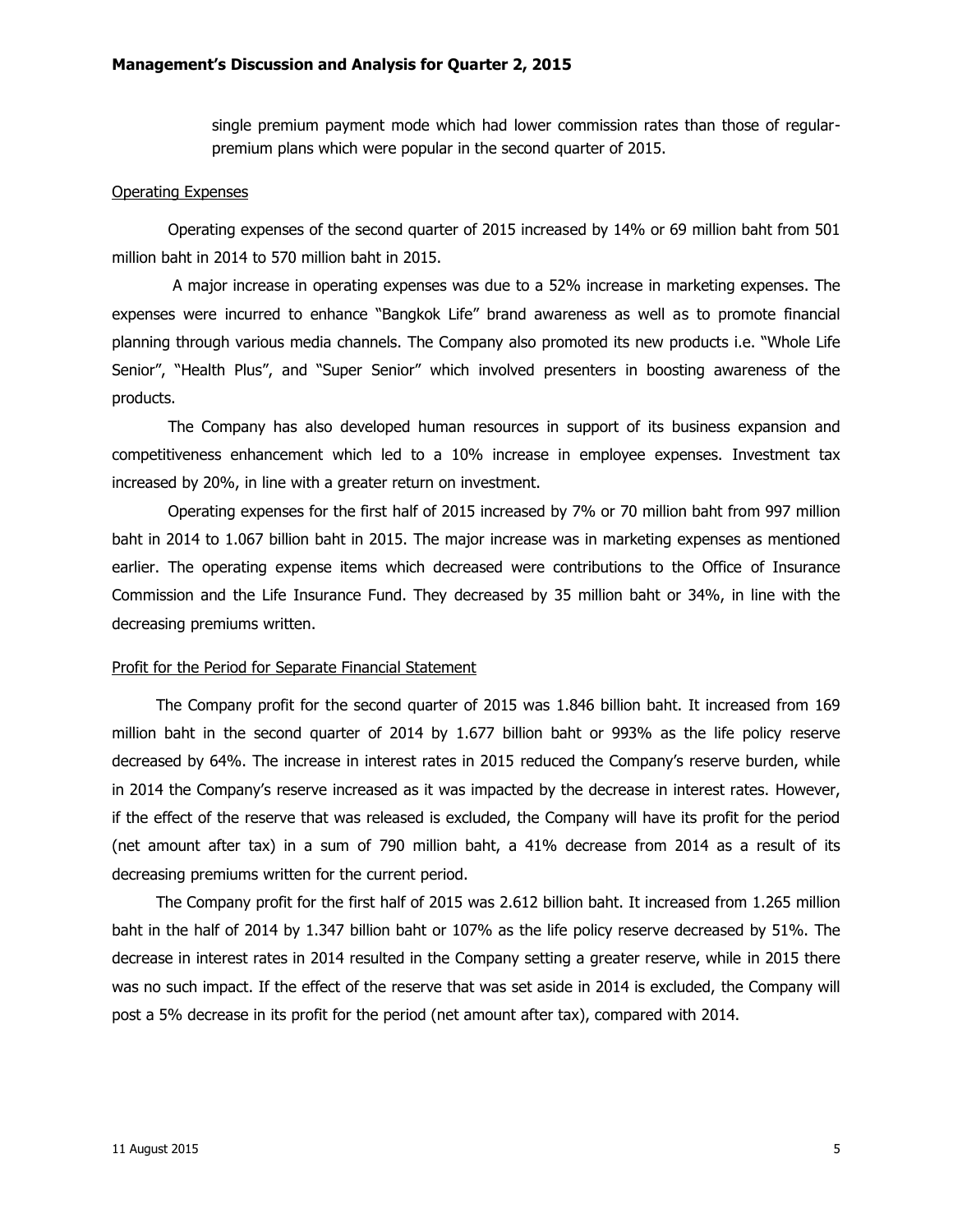## Profit for the Period for Consolidated Financial Statement

The Company had a profit of 1.844 billion baht for the second quarter of 2015 and 2.610 billion baht for the six-month period. These amounts were lower than what was reported in the separate financial statement because the Company acquired a 99% stake in BLA Insurance Broker Co. Ltd. ("BLAIB") in the third quarter of 2014. Thus, BLAIB profit/loss for the period was also included in the consolidated financial statement. In the three-month and six-month periods of 2015, BLAIB incurred a loss of about 1.0 million baht and 2.3 million baht respectively.

# **Financial Position Summary**

#### **Table 5** : Financial Position Summary

| <b>Financial Position</b>           |         | As at 30 Jun 2015 |         | As at 31 Dec 2014 |          | <b>Change</b> |
|-------------------------------------|---------|-------------------|---------|-------------------|----------|---------------|
| Unit: Million                       |         |                   |         |                   |          | $\%$          |
| Assets                              |         |                   |         |                   |          |               |
| Cash and cash equivalents           | 560     | $0\%$             | 5,703   | 3%                | (5, 143) | $-90%$        |
| Premiums due and uncollected        | 2,180   | $1\%$             | 1,725   | $1\%$             | 454      | 26%           |
| Investments                         | 229,876 | 96%               | 202,977 | 94%               | 26,899   | 13%           |
| Premises and equipment              | 482     | 0%                | 402     | $0\%$             | 80       | 20%           |
| Other assets                        | 5,463   | 2%                | 4,781   | 2%                | 683      | 14%           |
| <b>Total assets</b>                 | 238,561 | 100%              | 215,588 | 100%              | 22,973   | <b>11%</b>    |
| Liabilities and equity              |         |                   |         |                   |          |               |
| Life policy reserves                | 192,445 | 81%               | 177,435 | 82%               | 15,010   | 8%            |
| Insurance contract liabilities      | 9,531   | 4%                | 9,131   | 4%                | 399      | 4%            |
| Other liabilities                   | 9,186   | 4%                | 3.443   | 2%                | 5,743    | 167%          |
| <b>Total liabilities</b>            | 211,162 | 89%               | 190,009 | 88%               | 21,153   | 11%           |
| <b>Total equity</b>                 | 27,400  | 11%               | 25,579  | 12%               | 1,820    | 7%            |
| <b>Total liabilities and equity</b> | 238,561 | 100%              | 215,588 | 100%              | 22,973   | <b>11%</b>    |

# **Assets**

Total assets grew by 11% from 31 December, 2014. The key item that had high growth was investment assets, which grew by 13%. It was a result of 8% growth in 2015 life policy reserve from 177.435 billion baht as at 31 December, 2014 to 192.445 billion baht as at 30 June, 2015.

# **Liabilities**

Total liabilities increased by 11% from 31 December, 2014. Life policy reserve rose 8% or 15.01 billion baht as mentioned in the operating result part. Other liabilities increased by 5.743 billion baht including the securities sold under repurchase agreements worth 4.62 billion baht.

# Shareholders' Equity

Shareholders' equity increased by 1.82 billion baht from 25.579 billion baht as at 31 December, 2014 to 27.40 billion baht as at 30 June 2015. The increase was from operational gains in the first half of 2015 in a sum of 2.612 billion baht and from the increased share capital by 105 million baht on exercises of the batch no.2 warrants. Also, shareholders' equity decreased due to the dividend paid for the year of 2014 in a sum of 781 million baht and a loss on the net fair value of investment in available-for-sale securities after tax in a sum of 152 million baht.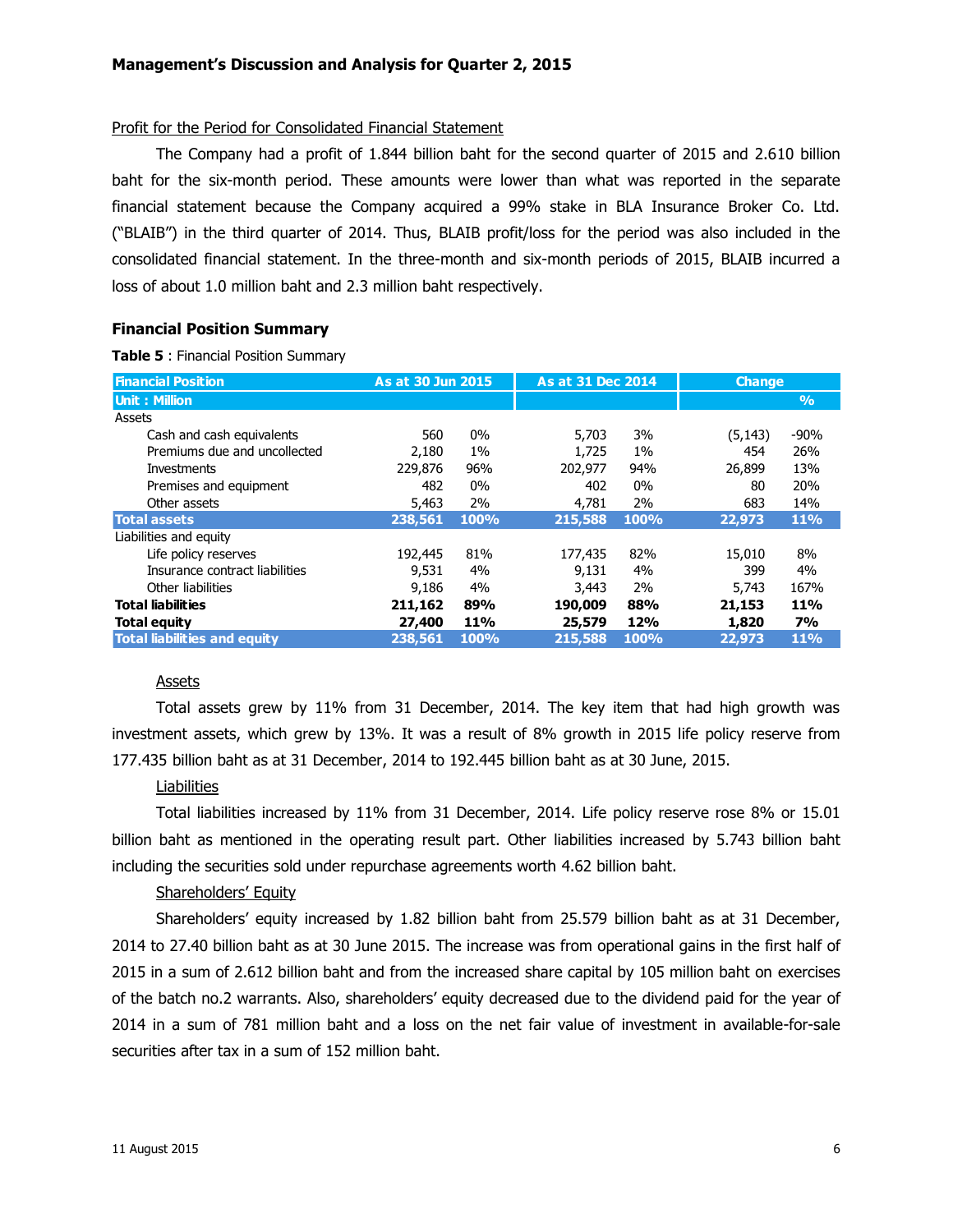# **Cash Flows**

**Table 6** : Cash Flows

| <b>Unit: Million</b>              | <b>Statement of cash flows</b> |         |           |        |           |  |  |
|-----------------------------------|--------------------------------|---------|-----------|--------|-----------|--|--|
| <b>For Quarter 2</b>              | 2015                           |         |           | 2014   |           |  |  |
| Source of fund                    |                                |         |           |        |           |  |  |
| Operating                         | 17,772                         | 100%    | 30,711    | 100%   | (12, 939) |  |  |
| Financing                         | 3,965                          | 22%     |           |        | 3,965     |  |  |
| Net cash provided                 | 21,737                         | 122%    | 30,711    | 100%   | (8, 974)  |  |  |
| Used of fund                      |                                |         |           |        |           |  |  |
| Investment activities             | (26, 881)                      | -151%   | (27, 686) | $-90%$ | 805       |  |  |
| Financing                         |                                | -       | (1, 556)  | -5%    | 1,556     |  |  |
| Net used of fund                  | (26,881)                       | $-151%$ | (29, 242) | $-95%$ | 2,362     |  |  |
| Net increased (decreased) in cash | (5, 143)                       | $-29%$  | 1,469     | 5%     | (6, 612)  |  |  |

Cash and cash equivalents as at 30 June, 2015 were 560 million baht, a 42% decrease or by 12.94 billion baht from 5.703 billion baht as at 31 December, 2014.

During the second quarter of 2015, the source of funds of 21.737 billion baht was mainly from net premiums written in a sum of 22.77 billion baht, a year-over-year decrease by 12.384 billion baht. Interests and dividends received increased by 867 million baht year over year. Benefits payments, insurance claims, and loss adjustment expenses decreased by 2.028 billion baht from 5.975 billion baht in 2014 to 8.002 billion baht in 2015.

The main uses of funds were investment activities which are done to manage risks and ensure that policy obligations will be met.

## **Key Financial Ratios**

## **Table 7** : Financial Ratios

| <b>Financial ratio</b> | <b>Quarter</b> |       |                 | Year |
|------------------------|----------------|-------|-----------------|------|
|                        | 2/2015 2/2014  |       | 2015            | 2014 |
| NI / Total income      | 19%            | $1\%$ | 9%              | 3%   |
| EBIT / Net premium     | 31%            | 2%    | 14%             | 4%   |
| NI / Net premium       | 25%            | 2%    | 11 <sub>%</sub> | 3%   |
| Reserve / Net premium  | 40%            | 83%   | 65%             | 84%  |

## **Capital Adequacy under Risk-Based Capital: RBC**

The Company capital adequacy ratio as at 30 June, 2015 was 347%. It slightly decreased from 409% as at 31 December, 2014. This ratio was higher than 140%, the minimum level required by the Office of Insurance Commission (OIC).